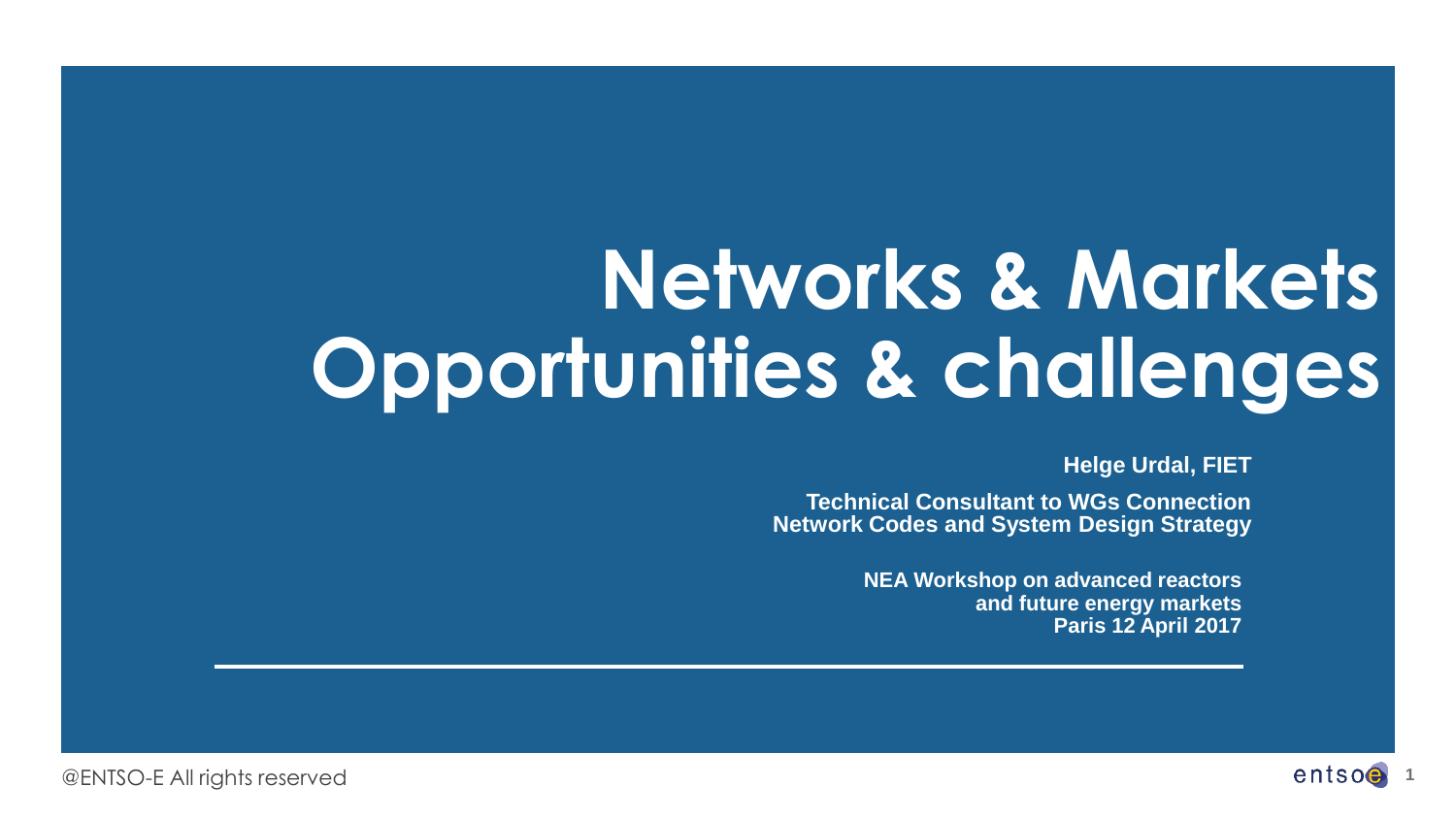## **Agenda**

**1**

**2**

#### Future Energy Scenarios

Low carbon - Increased RES (even dominance?) - Many small distributed sources

Summary of desirable characteristics

#### Network challenges

Wider energy sharing- network capacity? Greater variability– adequacy & flexibility?



New nuclear adding to network / market challenges



New nuclear opportunities to deliver solutions for networks / markets



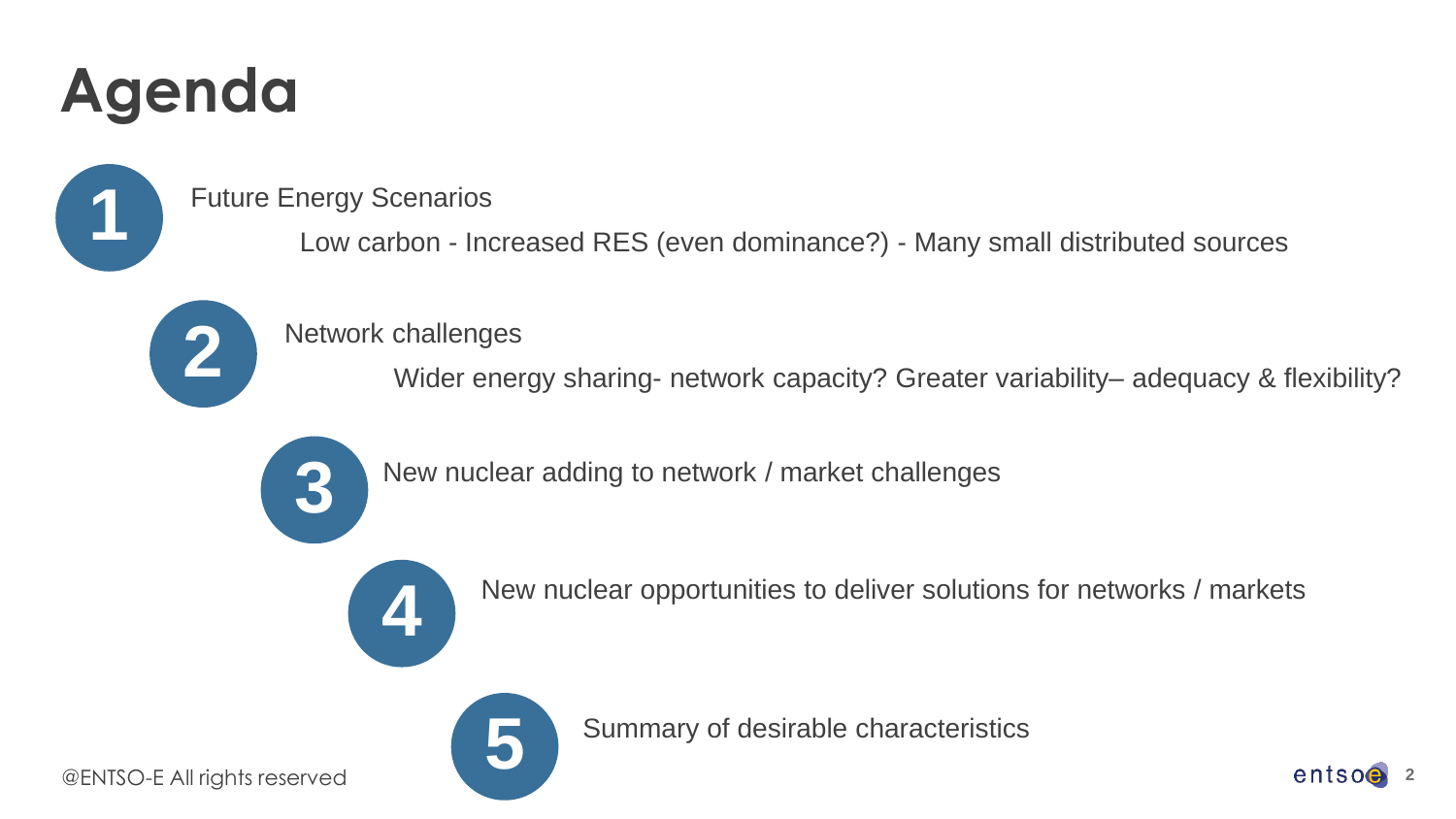### **1 Future Energy Scenarios – Production mix – MAF + TYNDP 2016**

**Low carbon - Increased RES (even dominance?) - Many small distributed variable power sources** 

# **Mid-term Adequacy Forecast Hourly production Duration curve**

#### **RES part including large hydro % Wind + PV % Wind + PV**



**2020 and 2025 from 2016 report on Vision 4 for 2030 focus on just wind & PV**

**Continental Europe Continental Europe**



#### **Great Britain Great Britain**

Percentage of Wind+PV over total generation in GB V4 100% 90% 40%



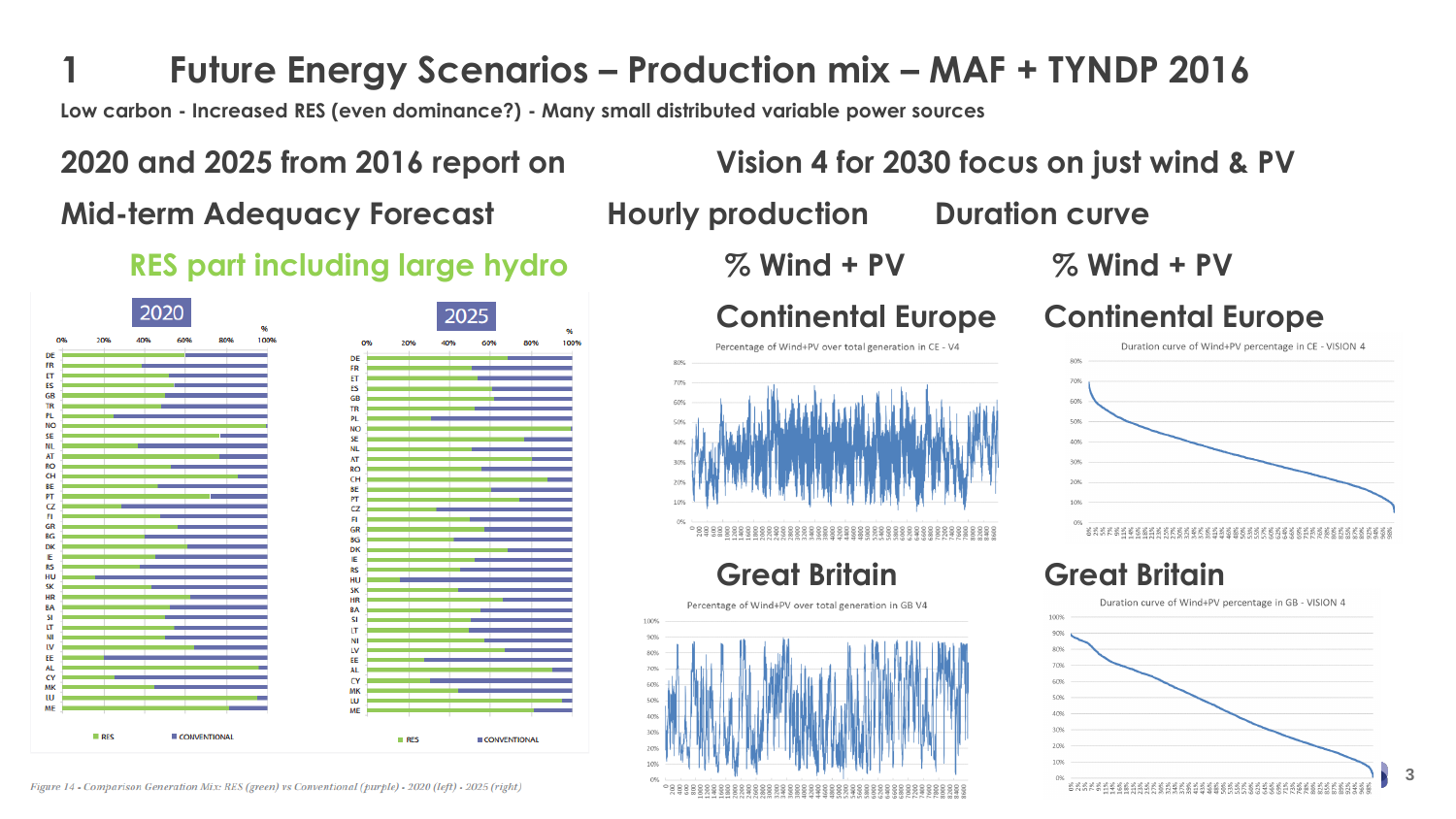### **2 Network challenges**

**Wider energy sharing- network capacity? Greater variability– adequacy & flexibility?**

## • **Significant expansion of network capacity needed**

- − Main focus on sharing RES, but also applies to connecting new nuclear
- − Public acceptance a major challenge for TSOs
- − Also: Push networks harder / build under ground / in sea use more HVDC
- **Greater variability of RES –focus on best resource**
	- − Adequacy a challenge, when fossil fuel plant withdrawn to go low carbon
	- − In operation fast increases & reductions in RES, at least locally
	- − Pressure on other capacity to be VERY FLEXIBLE
		- − Frequent and deep part loading
		- Delivery of reserves some fast

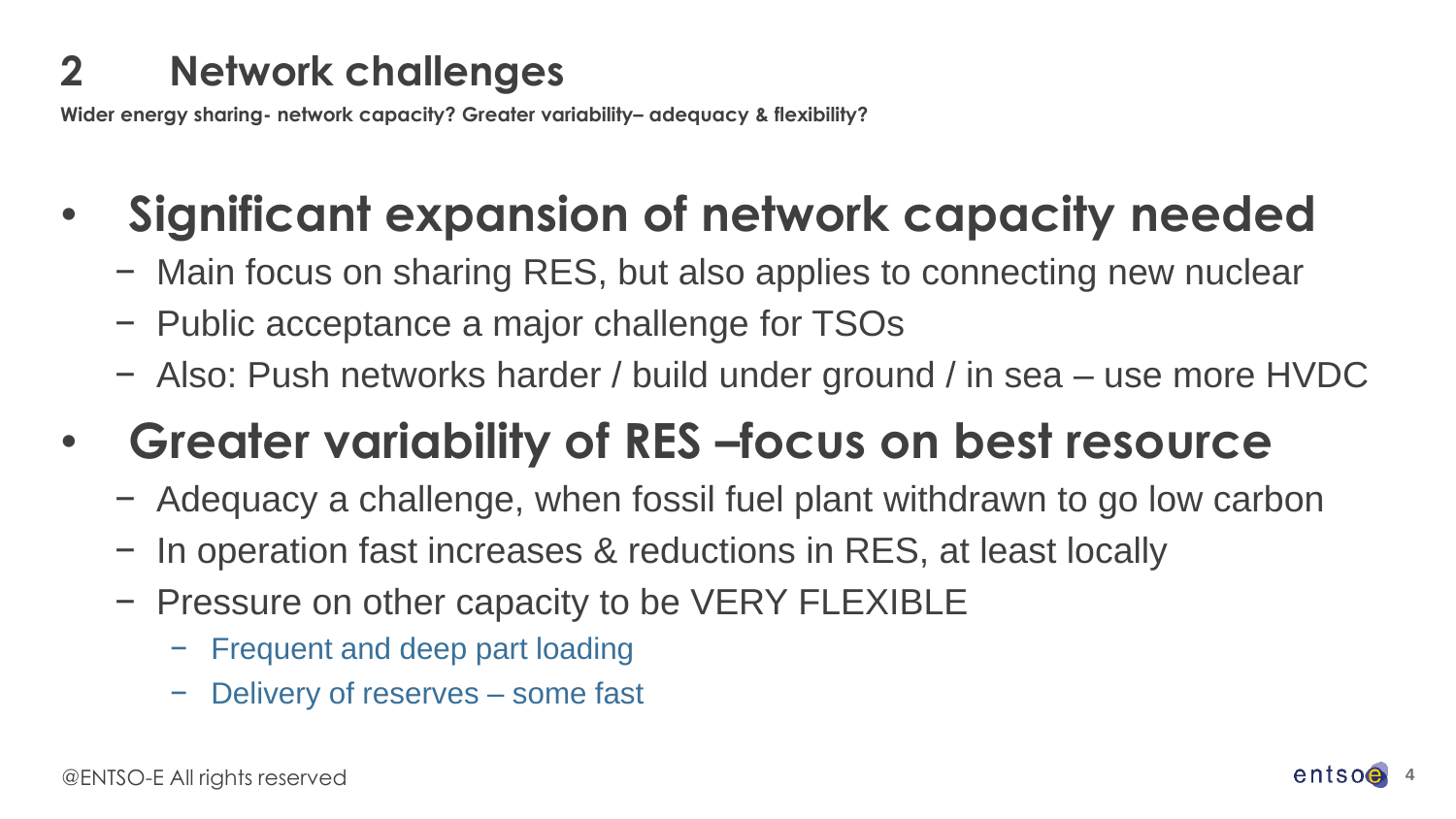**3 New nuclear adding to network / market challenges**

- **Very large units – contribute to largest infeed loss**
	- − Frequency management challenges
	- − Larger network disturbance when large unit lost in otherwise weak system
- **Traditionally not great contributor to reserves**
	- − New nuclear capable in principle yes, in practice? challenging on safety?
- **Can nuclear deliver fossil fuel equivalent flexibility?**
	- − Needed at **NET** peak demand, not gross. Net = Gross demand RES

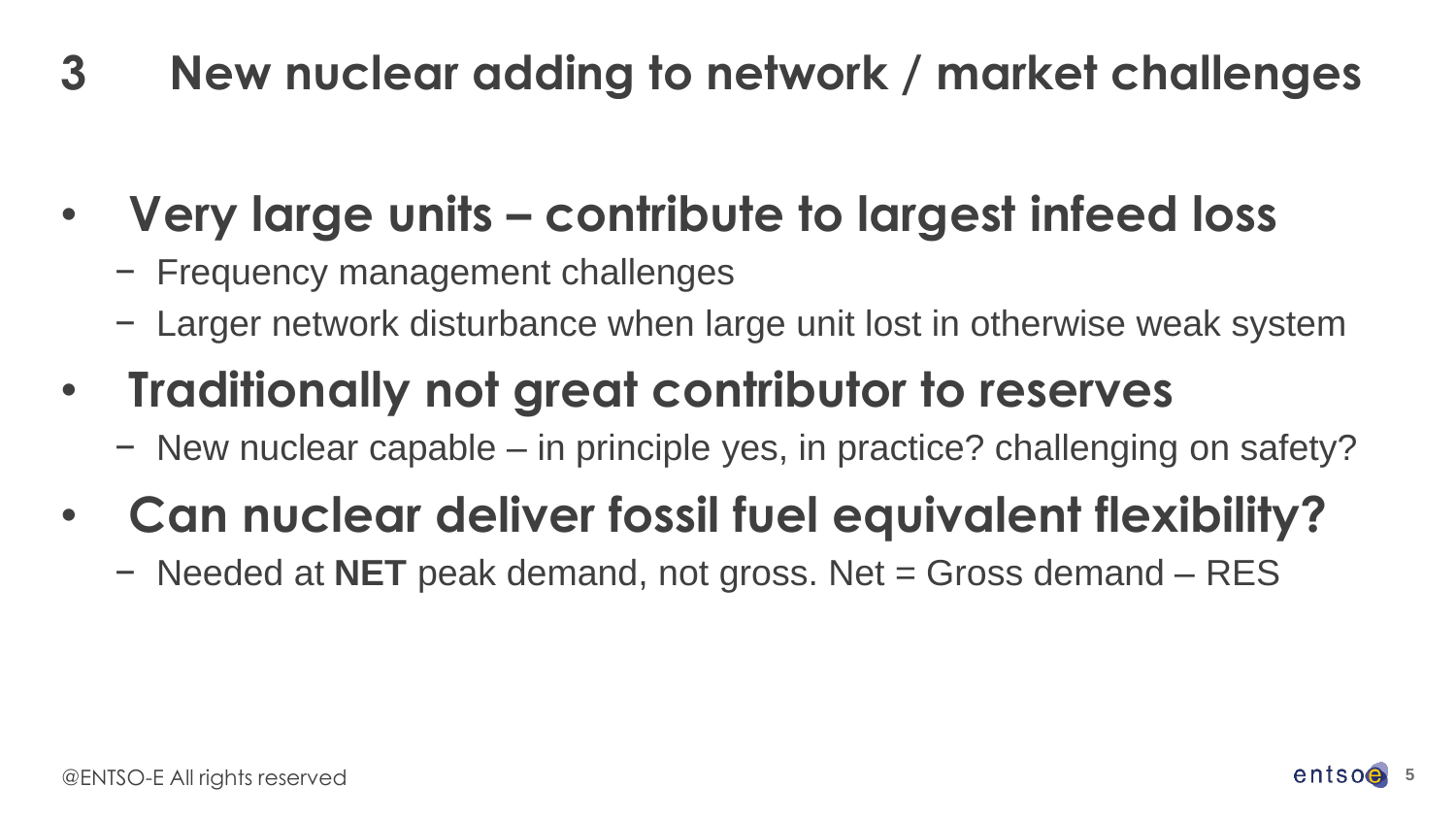## **4 Opportunities to deliver solutions for networks / markets**

## • **Firm capacity**

- − Need good availability during peak net demand, increasingly at short notice
- − Will market rules allow remuneration of capacity in the long term?

## • **Load following & reserves**

− Opportunities to design in flexibility – these services expected to grow in value in market

## • **Contribution to system strength services**

- − Contribute inertia to system, increasingly in short supply
- − Contribute to Fault Level (Short Circuit Ratio)
	- − to retain adequate fault current for transmission protections
	- − to help stability of all power electronics
- − Will ancillary services markets develop to remunerate these services in future?
	- Start being made of power electronics having to deliver contributions to these services

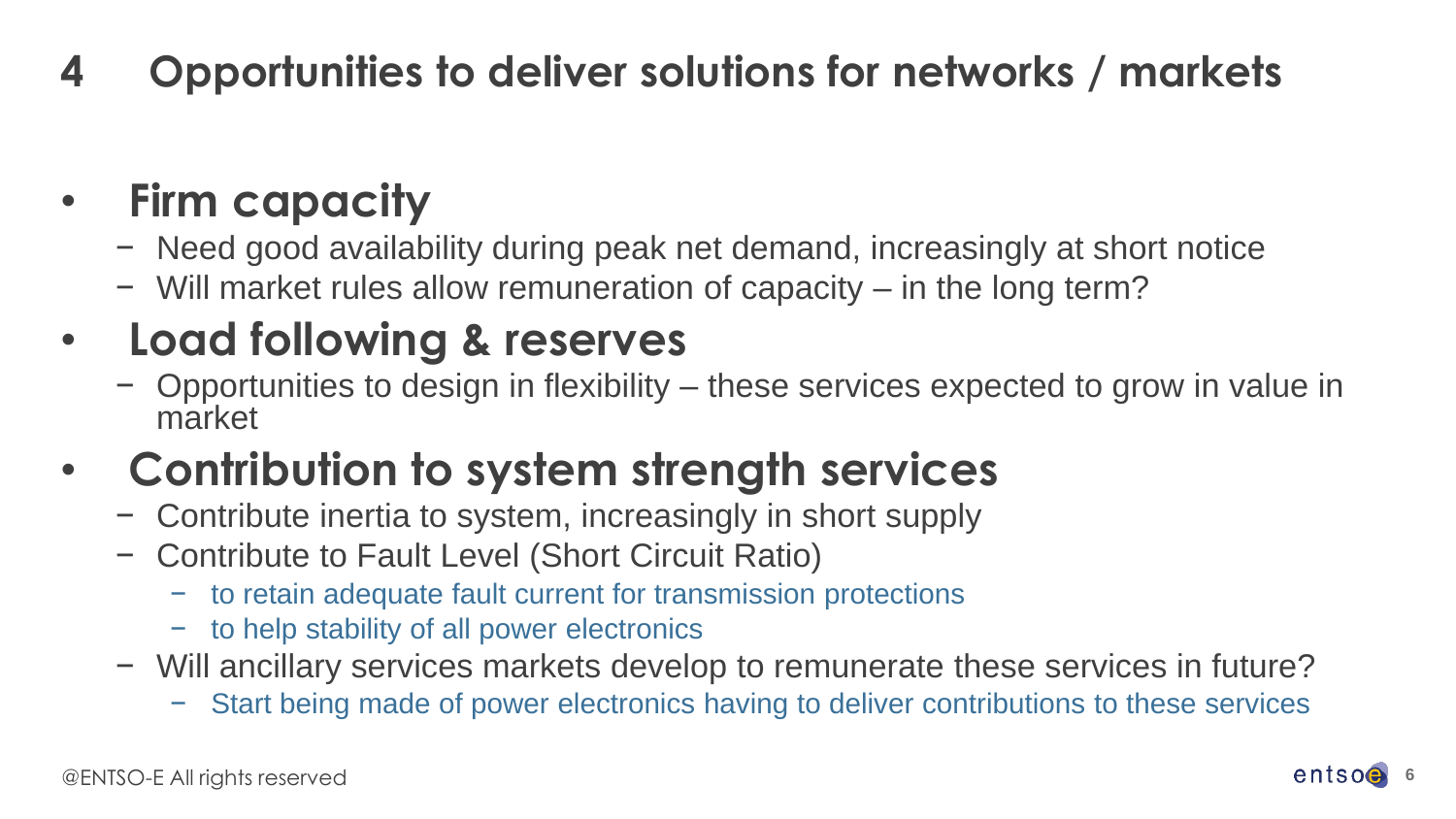## **Contribute to inertia & hence frequency stability**

- **Analysis applied for the first time in TYNDP insight report "Viability of the energy mix"**
- **Country by country analysis recently used as a key reference in national guidance (IGD) on High Penetration of Power Electronic Interfaced Power Sources (HPoPEIPS)**



inertia **ROCOF is a critical aspect in a system with high percentage of non-synchronous generation. It occurs immediately after a sudden imbalance in generation / demand**

**Concerning ROCOF, the system performance is mainly dependent on the available system inertia**

@ENTSO-E All rights reserved **Estimating inertia is used as an assessment proxy**



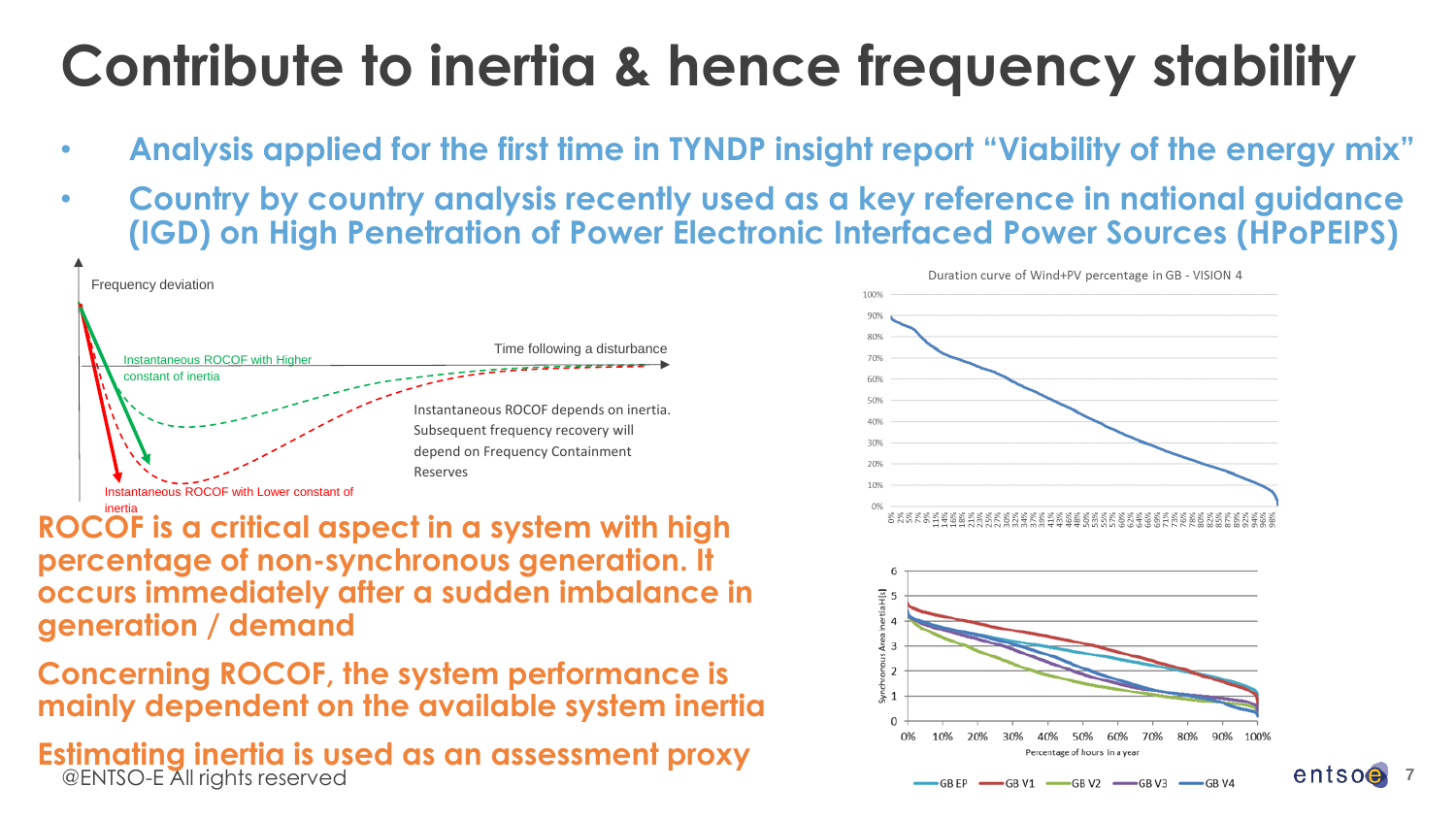# **5 Summary of desirable characteristics**

- **Energy when needed - reliable MW capacity**
- **Enhanced load following, deep (down to P=0.25pu) and fast**
- **Enhance high quality frequency regulating capability, particularly in small Synchronous Areas (e.g. GB's: dP>=10% in <10s) in addition to voltage regulation - for use during periods of low carbon dominance (when flexible fossil fuel is off).**
- **Continue to deliver system strength contributions through direct connected synchronous generators – FL contribution with voltage "clean-up" support**
- **Flexibility**

**" to be or not to be - that is the question"**

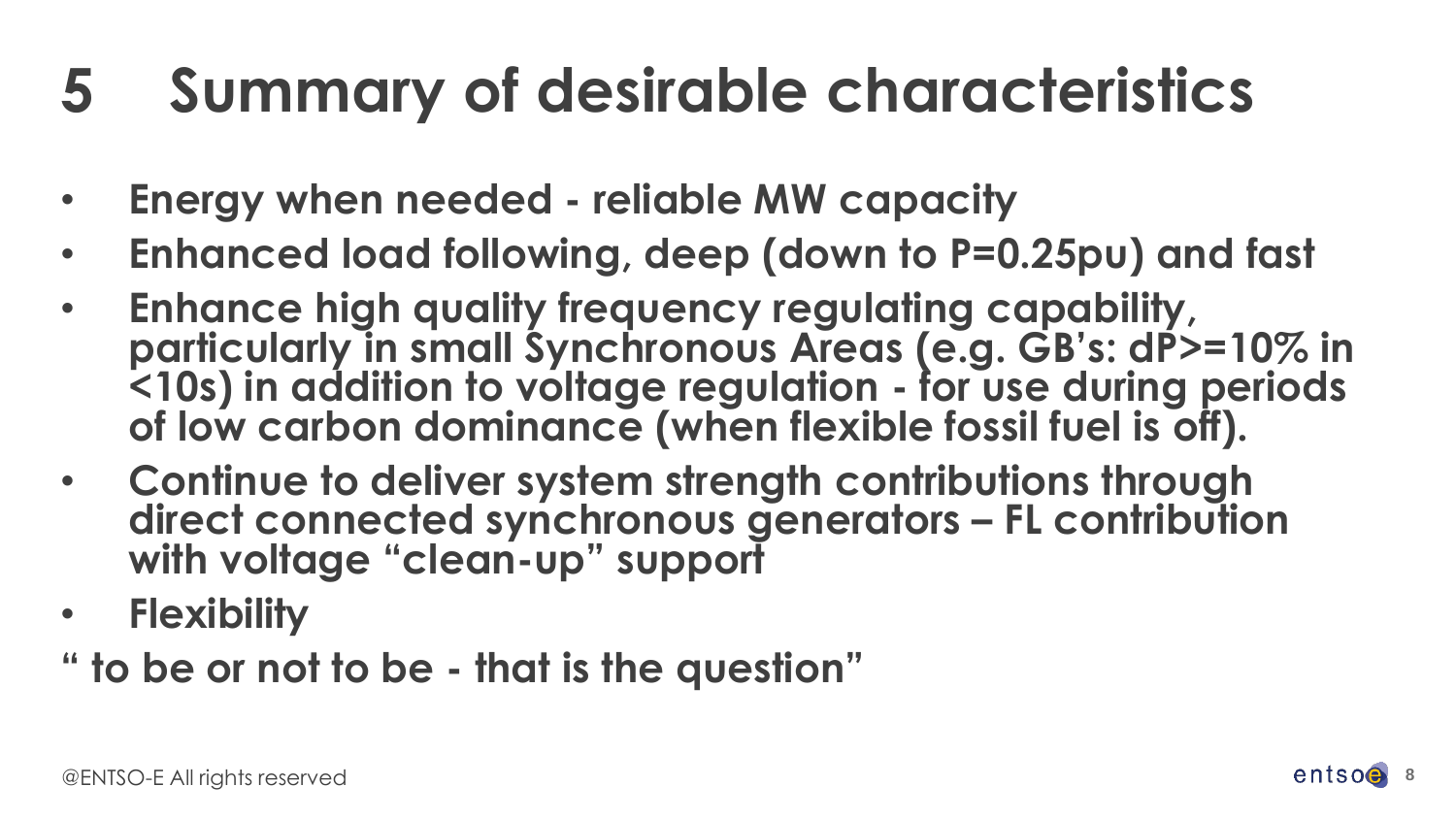# **Additional back-up material**

**Not to be presented**

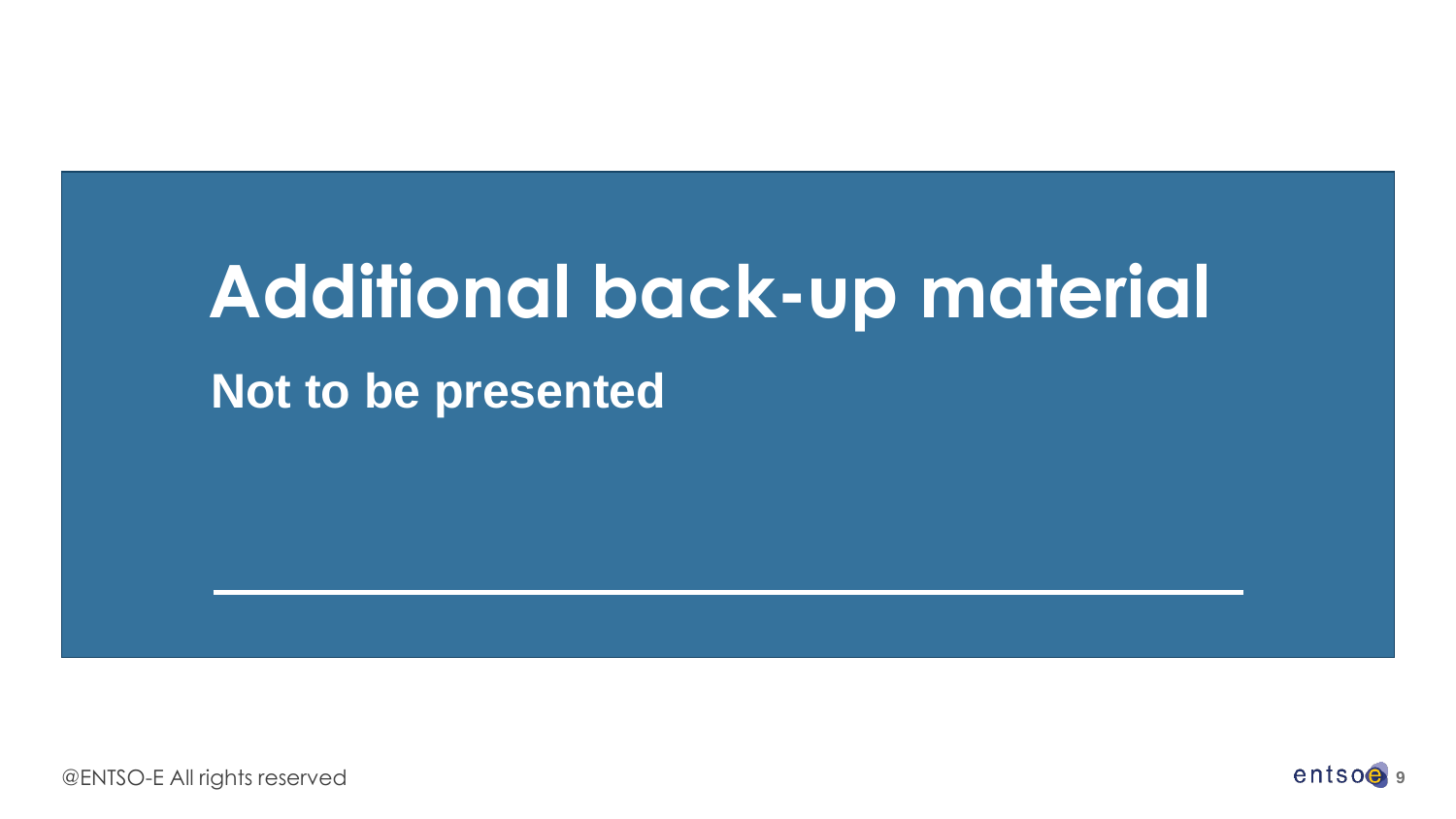# **Background – Stability phenomena**

**General principles - national/regional/pan-European analysis**

| <b>Stability Phenomena</b>    | <b>Coordination</b>                                                                                                                                                                                                                | <b>Level of analysis</b> |                            |           |
|-------------------------------|------------------------------------------------------------------------------------------------------------------------------------------------------------------------------------------------------------------------------------|--------------------------|----------------------------|-----------|
|                               |                                                                                                                                                                                                                                    | <b>TSO</b>               | <b>Multi</b><br><b>TSO</b> | <b>SA</b> |
| <b>Frequency stability</b>    | Analysis should involve all the TSOs of the synchronous area, as the<br>model has to represent the overall system inertia with adequate<br>representation of the frequency sensitivity of the connected devices.                   |                          |                            |           |
| <b>Small Signal Stability</b> | Analysis should involve all the TSOs of the synchronous area, as the<br>oscillations identification methodology requires a detailed model for<br>the whole system.                                                                 |                          |                            |           |
| <b>Voltage Stability</b>      | The phenomena are local or regional, so the analysis can be<br>performed at TSO level. Nevertheless, neighbouring TSOs should be<br>represented if their reactive power sources have a significant<br>influence on the study area. |                          |                            |           |
| <b>Transient Stability</b>    | The phenomena are local or regional, so the studies can be<br>performed at TSO level. Nevertheless, neighbouring TSOs system<br>should be represented to an extent with a significant influence on the<br>study area.              | $\sf X$                  | Χ                          |           |

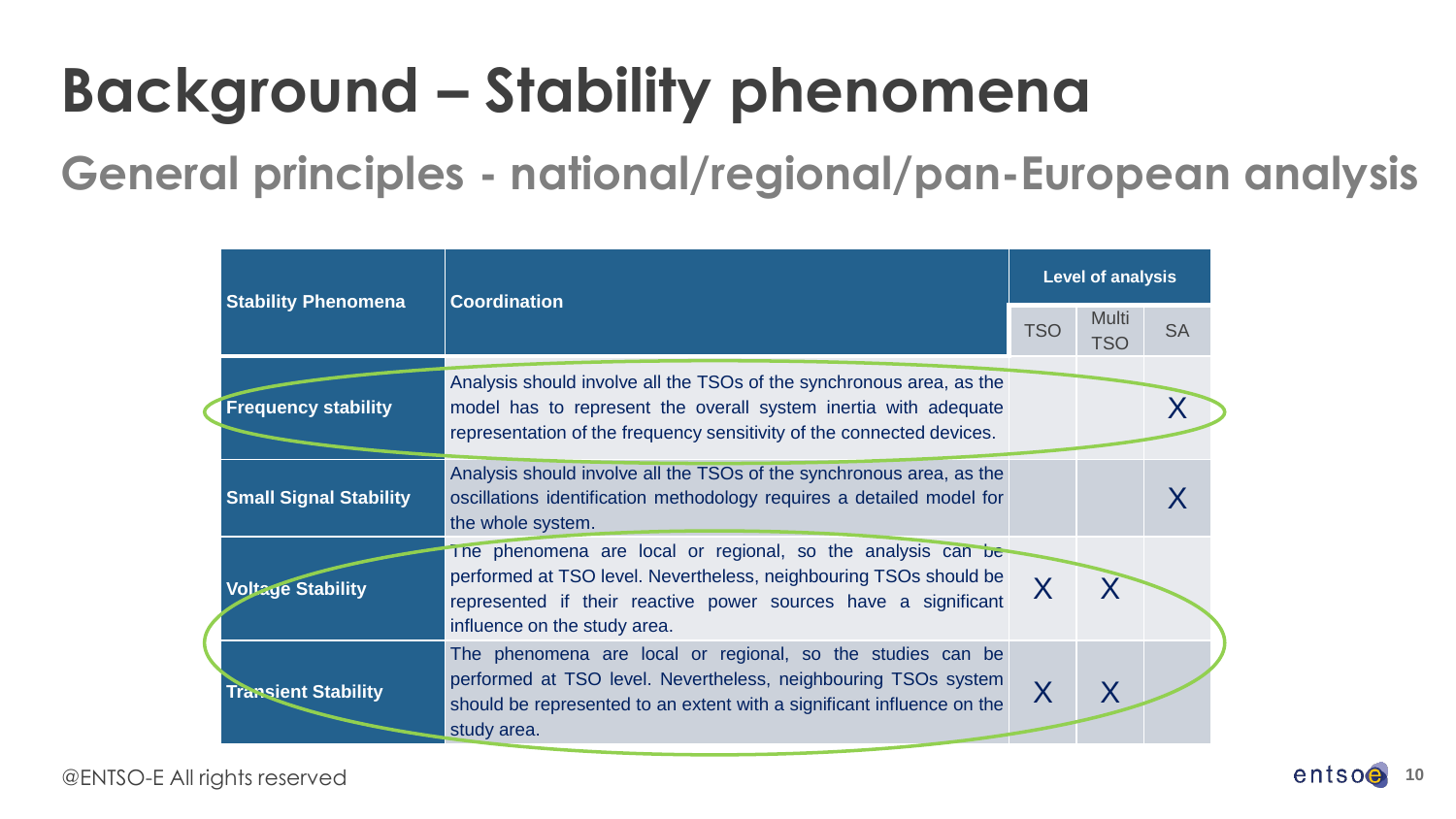## **Background – Frequency stability**



Other indicators such as percentage of converter connected sources are possible

RES is calculated as the sum of wind and solar photovoltaic generation

Indicator provides converter connected generation over the total generation

Results can also be presented per country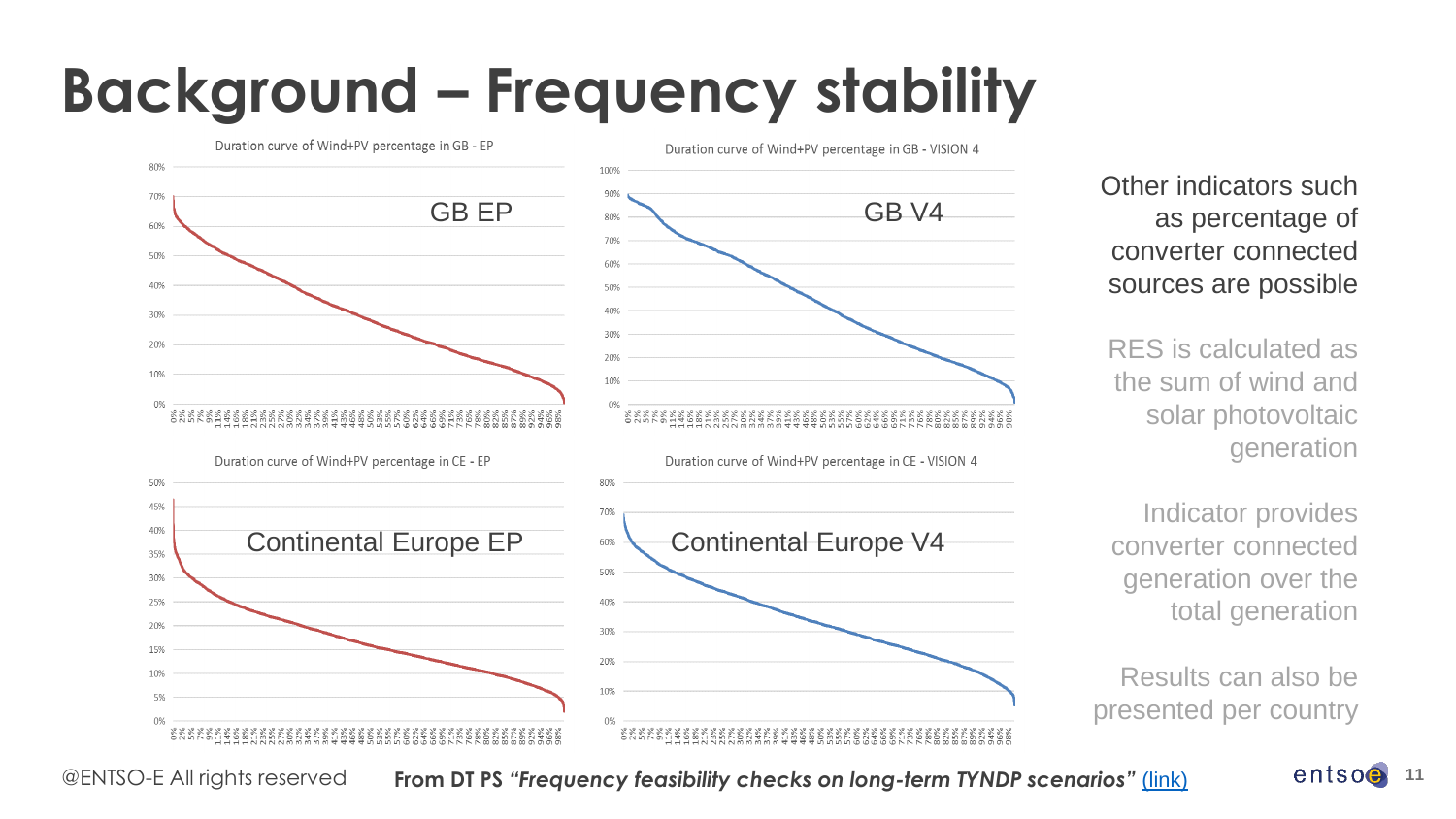## **Background – Frequency stability**









**TYNDP 16 market study results for all synchronous areas and visions Estimation of inertia can also be presented per country (V4 is exemplified in report)** 

@ENTSO-E All rights reserved **12 From DT PS** *"Frequency feasibility checks on long-term TYNDP scenarios"* [\(link\)](https://extra.entsoe.eu/SDC/EPSCC/DT PS/Documents/Frequency Feasibility Checks on Long Term TYNDP Scenarios- 54 SDC approved.pdf)